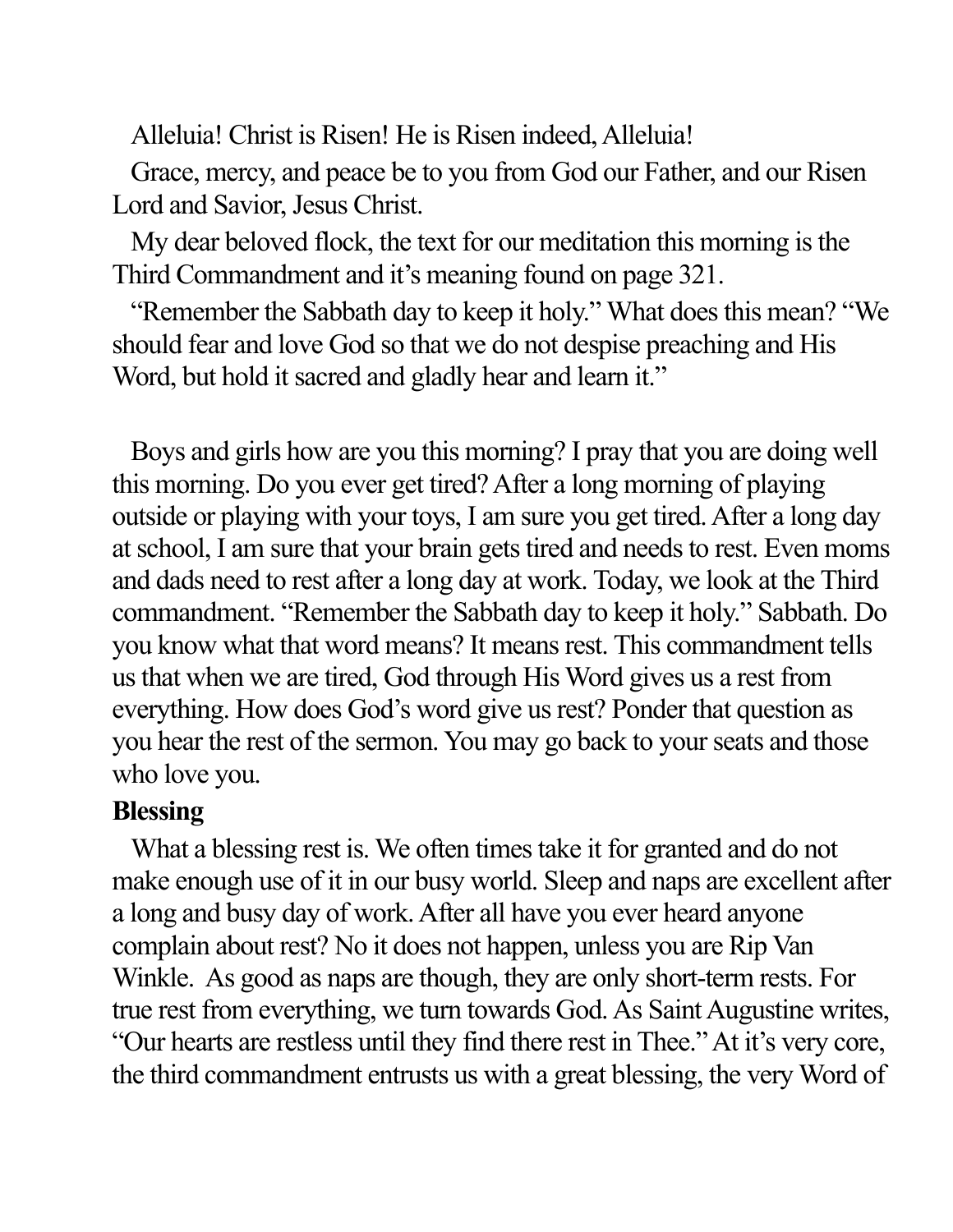God that gives us ultimate rest from sin, from death, and from the power of the devil.

## **Misuse of Blessing, don't always respect WoG**

Many times we misuse this great blessing that we have been given. We do not always respect either God or His Word. How do we disrespect the Word of God? We disrespect it when we do not gather together around the Word of God. We put a sports game for our children, a family gathering or get together as more important than what God does for us here and now. When we use the day, He has given us, not to gather where He has promised to be, but rather use it as a day to sleep in longer or get some extra housework done.

We disrespect the Word of God even by how we use the wonder of modern technology. How often do you look at your phone? On average, Americans check their phones **344 times per day**. (That's once every 4 minutes!). I am sure many people are browsing TikTok, twitter, Instagram, Facebook or just getting lost in the web. How many could be spending that time in the Word? We have the blessing of a multitude of various bible applications on our phones with a wide variety of different translations. That we can have the very words of God on our phones in our hands, written down in our own native languages. How often do we read it? Many people do not even look at it for even five minutes a day in daily devotion, these very words of life given to them! This commandment is very easy for us to violate.

## **Benefits of Blessing, Word made flesh, in sanctuary as was His custom, FoS!**

So what do we do? Given how easily we break this commandment, we cannot depend on ourselves. Rather, we hold onto the very Word of God given to us for our salvation. We cling to the very Word of God made flesh for us, our Risen and Ascended Lord and Savior, Jesus Christ. As God made flesh for us, Jesus perfectly kept the law on our behalf, including this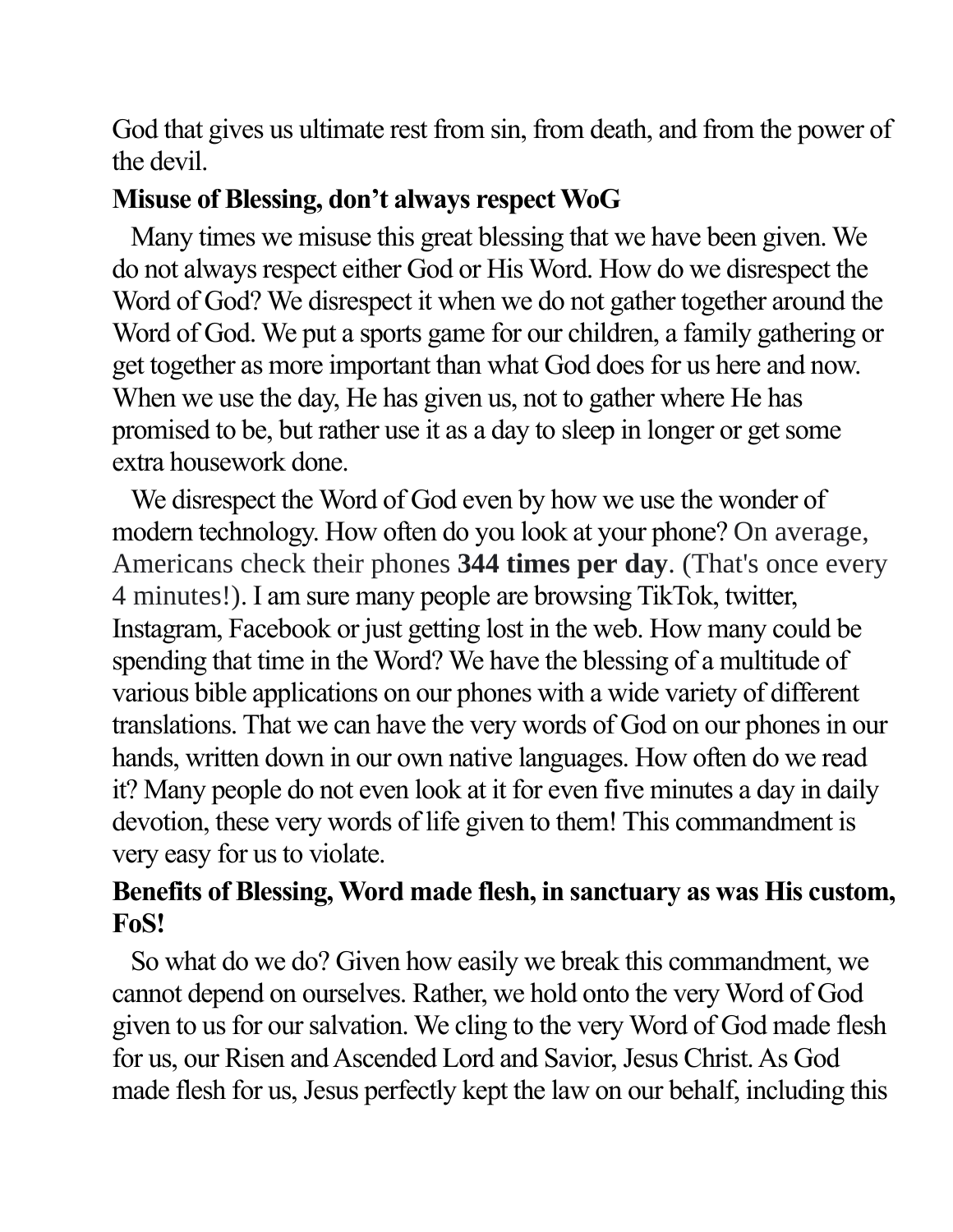commandment. As the Gospels record, where was Jesus every single Sabbath day? He was in the sanctuary as was His custom. It was a habit, it was a custom for Jesus to be in the sanctuary finding rest in His, and our, heavenly Father. He would often go to solitary places in order to pray and be with His Father. Even as a young child, Jesus gladly heard and learned the Word of God, even when obedience to that very word meant that Jesus goes to the cross. There, He bore our sinsin His holy flesh, took our punishment, suffered, bled, and died for us. Rising again from the dead, Jesus gives to us newness of life and gives us His perfect holiness. Ascended to the right hand of the Father, Jesus sends us His promised Holy Spirit.

## **Christ gathers us together, empowers us with His HS that we may hold fast to the faith granted to us.**

Because of His Holy Spirit, we do not despise preaching and His Word. Instead of hating it, we love and adore it. We hold His Word in high regard and honor it among us. Because of the Holy Spirit working in us, we hold it sacred and gladly, joyfully, hear it and learn it.

This is shown as we gather together in worship around the Word that God has given to us. Do we enjoy everything it says? Do we always enjoy hearing the harsh words of Law? No our sinful nature dislikes being told what to do or that something is wrong to do. It bulks at being reminded that we are sinners. Yet, we rejoice over that Word because it is the clear message of God. That we are indeed sinners. That Jesus Christ, God made flesh has saved and redeemed us by His death and by His resurrection from the dead.

Thus, why we gather here for worship. Not because it's something that we do to make ourselves feel better, but because of what we receive. We gather in worship around the Word, and the Divine deigns to serve us. We gather, receiving from God the forgiveness of our sins, the salvation of our souls, and life with Him forever and ever. We bring to God our prayers, our